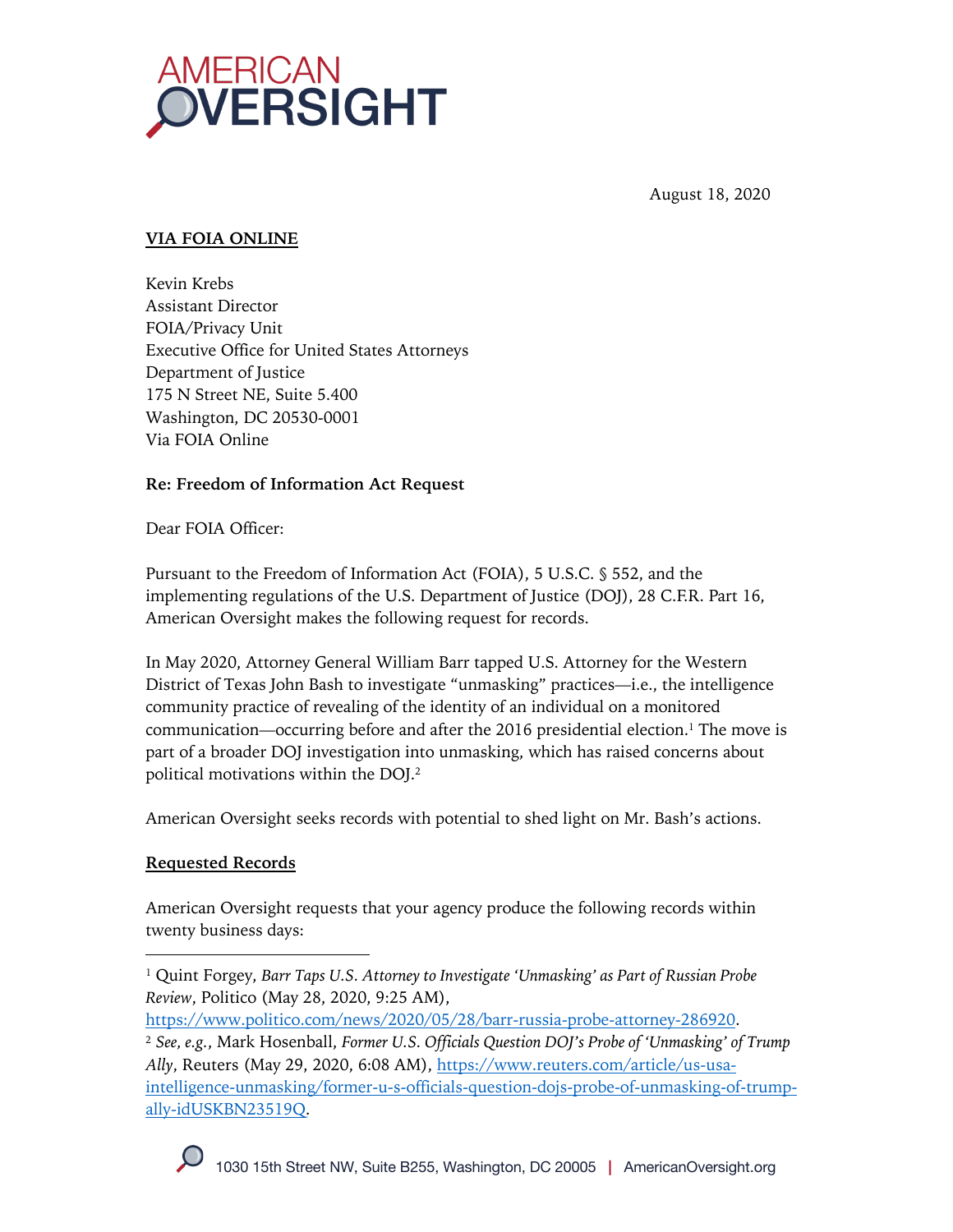All email communications (including email messages, complete email chains, email attachments, calendar invitations, and calendar attachments) between (a) U.S. Attorney John Bash or anyone serving as his first assistant and (b) any of the specified individuals below.

Specified individuals:

- i. Senator Ron Johnson or anyone serving on his staff, including any email address ending with ronjohnson.senate.gov or hsgac.senate.gov
- ii. Senator Mitch McConnell or anyone serving on his staff, including any email address ending with mcconnell.senate.gov
- iii. Senator Chuck Grassley or anyone serving on his staff, including any email address ending with grassley.senate.gov or finance.senate.gov
- iv. Senator Tom Cotton or anyone serving on his staff, including any email address ending with cotton.senate.gov
- v. Senator Ted Cruz or anyone serving on his staff, including any email address ending with cruz.senate.gov
- vi. Senator Lindsey Graham or anyone serving on his staff, including any email address ending with lgraham.senate.gov or judiciary-rep.senate.gov
- vii. Any staff member of the Senate Judiciary Committee or any of its subcommittees, including anyone communicating an email address ending in judiciary-rep.senate.gov

American Oversight requests that the Executive Office for United States Attorneys search, at a minimum, the U.S. Attorney's Office for the Western District of Texas.

Please note that American Oversight does not seek, and that this request specifically excludes, the initial mailing of news clips or other mass-distribution emails. However, subsequent communications responding to or forwarding such emails are responsive to this request. In other words, for example, if U.S. Attorney John Bash received a mass-distribution news clip email, that initial email would not be responsive to this request. However, if Mr. Bash forwarded or responded to that email with his own commentary, that subsequent message would be responsive to this request and should be produced.

Please provide all responsive records from May 1, 2020, through the date the search is conducted.

#### **Fee Waiver Request**

In accordance with 5 U.S.C.  $\frac{1}{5}$  552(a)(4)(A)(iii) and your agency's regulations, American Oversight requests a waiver of fees associated with processing this request for records.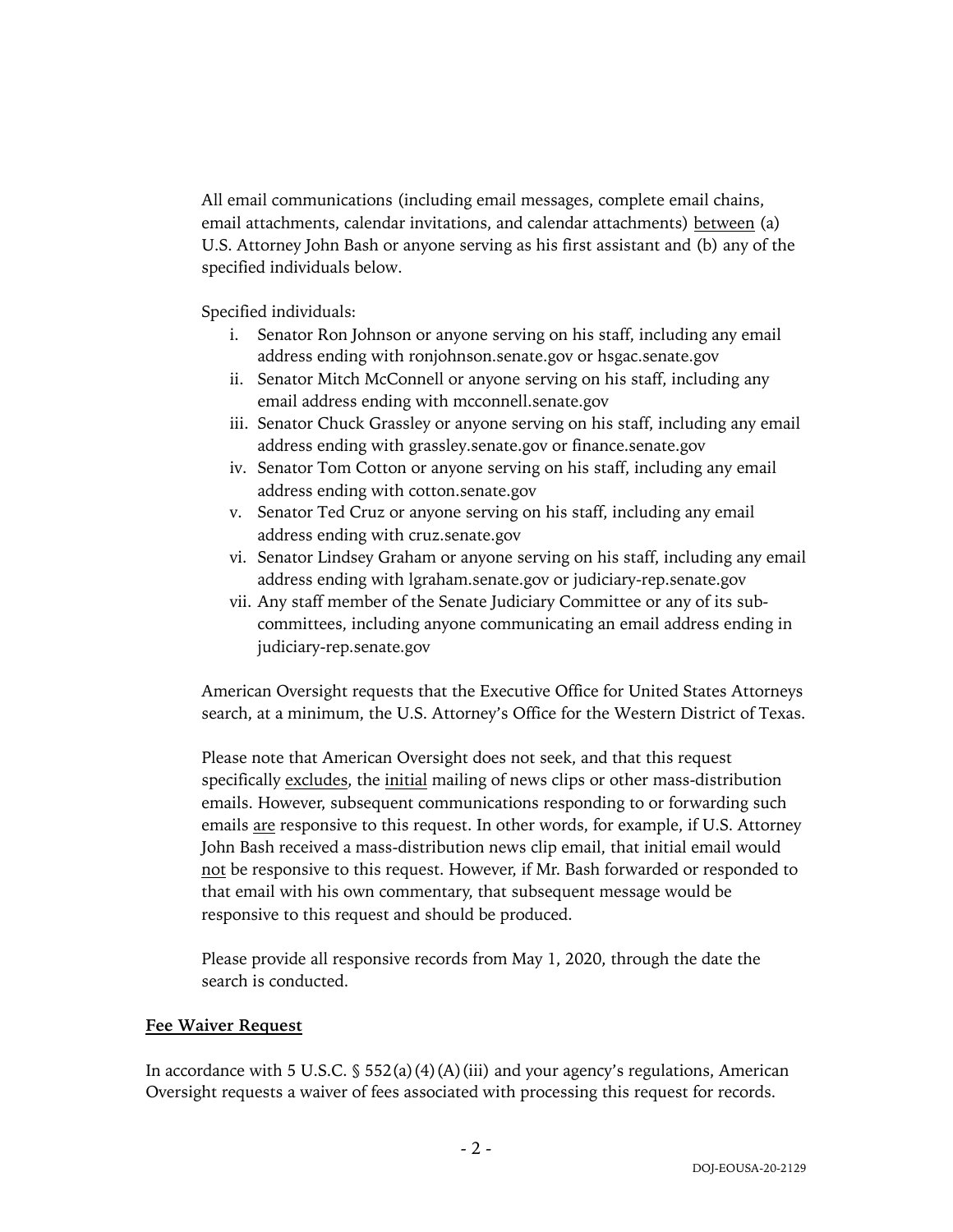The subject of this request concerns the operations of the federal government, and the disclosures will likely contribute to a better understanding of relevant government procedures by the general public in a significant way. Moreover, the request is primarily and fundamentally for non-commercial purposes.

American Oversight requests a waiver of fees because disclosure of the requested information is "in the public interest because it is likely to contribute significantly to public understanding of operations or activities of the government."3 The public has a significant interest in understanding the DOJ's investigation into unmasking practices by the previous presidential administration. Records with the potential to shed light on this matter would contribute significantly to public understanding of operations of the federal government, including whether and to what extent such investigations are politically motivated. American Oversight is committed to transparency and makes the responses agencies provide to FOIA requests publicly available, and the public's understanding of the government's activities would be enhanced through American Oversight's analysis and publication of these records.

This request is primarily and fundamentally for non-commercial purposes.<sup>4</sup> As a  $501(c)(3)$ nonprofit, American Oversight does not have a commercial purpose and the release of the information requested is not in American Oversight's financial interest. American Oversight's mission is to promote transparency in government, to educate the public about government activities, and to ensure the accountability of government officials. American Oversight uses the information gathered, and its analysis of it, to educate the public through reports, press releases, or other media. American Oversight also makes materials it gathers available on its public website and promotes their availability on social media platforms, such as Facebook and Twitter.5

American Oversight has also demonstrated its commitment to the public disclosure of documents and creation of editorial content through regular substantive analyses posted to its website.<sup>6</sup> Examples reflecting this commitment to the public disclosure of documents and the creation of editorial content include the posting of records related to

 $3 \frac{3}{5}$  U.S.C.  $\frac{6}{5}$  552(a)(4)(A)(iii).

<sup>4</sup> *See id.*.

<sup>5</sup> American Oversight currently has approximately 15,600 page likes on Facebook and 104,200 followers on Twitter. American Oversight, Facebook,

https://www.facebook.com/weareoversight/ (last visited Aug. 13, 2020); American Oversight (@weareoversight), Twitter, https://twitter.com/weareoversight (last visited Aug. 13, 2020).

<sup>6</sup> *See generally News*, American Oversight, https://www.americanoversight.org/blog.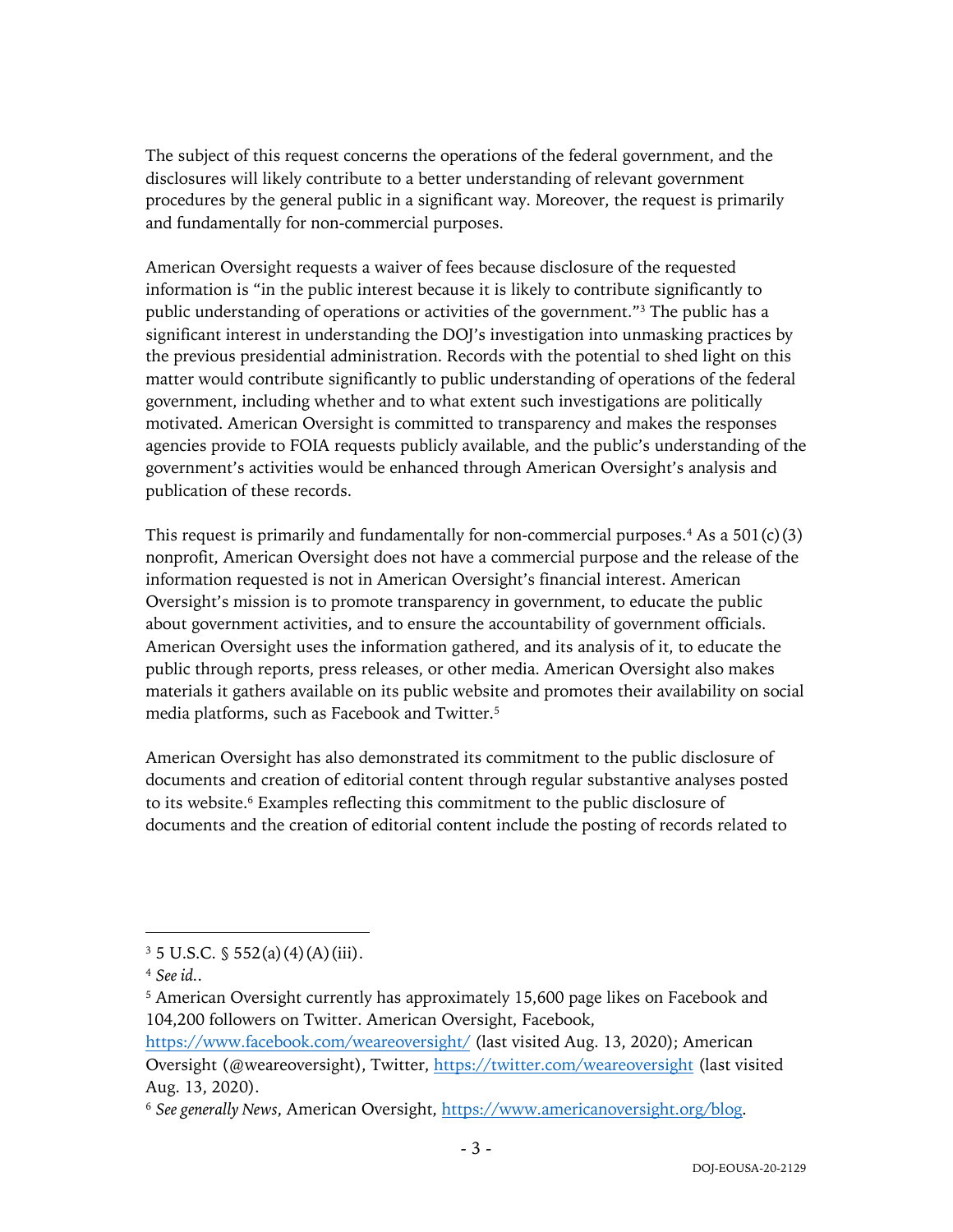the Trump Administration's contacts with Ukraine and analyses of those contacts;<sup>7</sup> posting records and editorial content about the federal government's response to the Coronavirus pandemic;<sup>8</sup> posting records received as part of American Oversight's "Audit" the Wall" project to gather and analyze information related to the administration's proposed construction of a barrier along the U.S.-Mexico border, and analyses of what those records reveal;<sup>9</sup> the posting of records related to an ethics waiver received by a senior Department of Justice attorney and an analysis of what those records demonstrated regarding the Department's process for issuing such waivers;<sup>10</sup> and posting records and analysis of federal officials' use of taxpayer dollars to charter private aircraft or use government planes for unofficial business. 11

Accordingly, American Oversight qualifies for a fee waiver.

# **Guidance Regarding the Search & Processing of Requested Records**

In connection with its request for records, American Oversight provides the following guidance regarding the scope of the records sought and the search and processing of records:

<sup>7</sup> *Trump Administration's Contacts with Ukraine*, American Oversight,

https://www.americanoversight.org/investigation/the-trump-administrations-contactswith-ukraine.

<sup>8</sup> *See generally The Trump Administration's Response to Coronavirus*, American Oversight, https://www.americanoversight.org/investigation/the-trump-administrations-responseto-coronavirus; *see, e.g.*, *CDC Calendars from 2018 and 2019: Pandemic-Related Briefings and Meetings*, American Oversight, https://www.americanoversight.org/cdc-calendars-from-2018-and-2019-pandemic-related-briefings-and-meetings.

<sup>9</sup> *See generally Audit the Wall*, American Oversight,

https://www.americanoversight.org/investigation/audit-the-wall; *see, e.g.*, *Border Wall Investigation Report: No Plans, No Funding, No Timeline, No Wall*, American Oversight, https://www.americanoversight.org/border-wall-investigation-report-no-plans-nofunding-no-timeline-no-wall.

<sup>10</sup> *DOJ Records Relating to Solicitor General Noel Francisco's Recusal*, American Oversight, https://www.americanoversight.org/document/doj-civil-division-response-noel-franciscocompliance; *Francisco & the Travel Ban: What We Learned from the DOJ Documents*, American Oversight, https://www.americanoversight.org/francisco-the-travel-ban-what-we-learnedfrom-the-doj-documents.

<sup>11</sup> *See generally Swamp Airlines: Chartered Jets at Taxpayer Expense*, American Oversight, https://www.americanoversight.org/investigation/swamp-airlines-private-jets-taxpayerexpense; *see, e.g.*, *New Information on Pompeo's 2017 Trips to His Home State*, American Oversight, https://www.americanoversight.org/new-information-on-pompeos-2017-tripsto-his-home-state.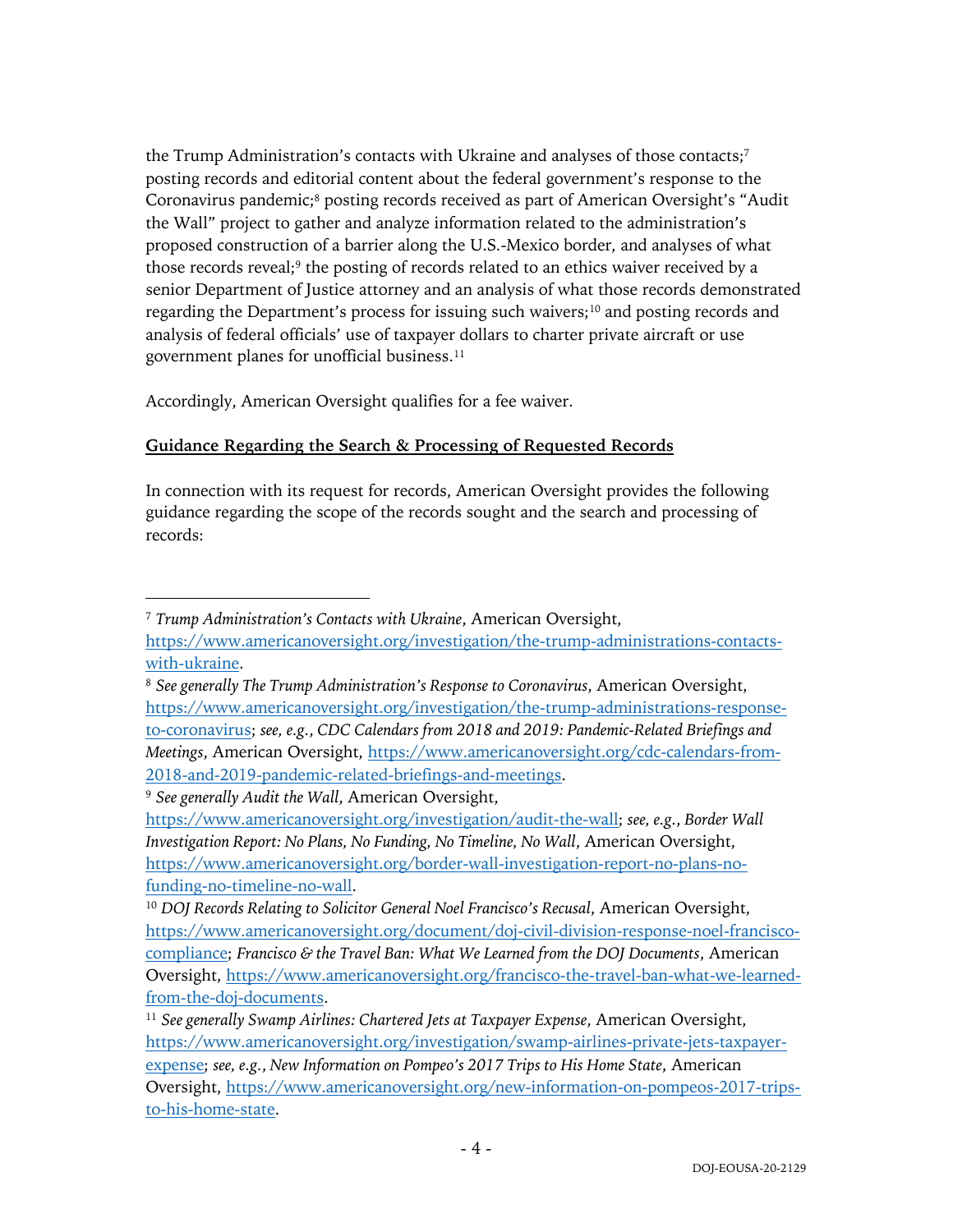- Please search all locations and systems likely to have responsive records, regardless of format, medium, or physical characteristics. For instance, if the request seeks "communications," please search all locations likely to contain communications, including relevant hard-copy files, correspondence files, appropriate locations on hard drives and shared drives, emails, text messages or other direct messaging systems (such as iMessage, WhatsApp, Signal, or Twitter direct messages), voicemail messages, instant messaging systems such as Lync or ICQ, and shared messages systems such as Slack.
- In conducting your search, please understand the terms "record," "document," and "information" in their broadest sense, to include any written, typed, recorded, graphic, printed, or audio material of any kind. We seek records of any kind, including electronic records, audiotapes, videotapes, and photographs, as well as letters, emails, facsimiles, telephone messages, voice mail messages, and transcripts, notes, or minutes of any meetings, telephone conversations, or discussions.
- Our request for records includes any attachments to those records or other materials enclosed with those records when they were previously transmitted. To the extent that an email is responsive to our request, our request includes all prior messages sent or received in that email chain, as well as any attachments to the email.
- Please search all relevant records or systems containing records regarding agency business. Do not exclude records regarding agency business contained in files, email accounts, or devices in the personal custody of your officials, such as personal email accounts or text messages. Records of official business conducted using unofficial systems or stored outside of official files are subject to the Federal Records Act and FOIA.12 It is not adequate to rely on policies and procedures that require officials to move such information to official systems within a certain period of time; American Oversight has a right to records contained in those files even if material has not yet been moved to official systems or if officials have, by intent or through negligence, failed to meet their obligations.<sup>13</sup>
- Please use all tools available to your agency to conduct a complete and efficient search for potentially responsive records. Agencies are subject to government-wide requirements to manage agency information electronically,<sup>14</sup> and many agencies

<sup>12</sup> *See Competitive Enter. Inst. v. Office of Sci. & Tech. Policy*, 827 F.3d 145, 149–50 (D.C. Cir. 2016); *cf. Judicial Watch, Inc. v. Kerry*, 844 F.3d 952, 955–56 (D.C. Cir. 2016).

<sup>13</sup> *See Competitive Enter. Inst. v. Office of Sci. & Tech. Policy*, No. 14-cv-765, slip op. at 8 (D.D.C. Dec. 12, 2016).

<sup>&</sup>lt;sup>14</sup> Presidential Memorandum—Managing Government Records, 76 Fed. Reg. 75,423 (Nov. 28, 2011), https://obamawhitehouse.archives.gov/the-press-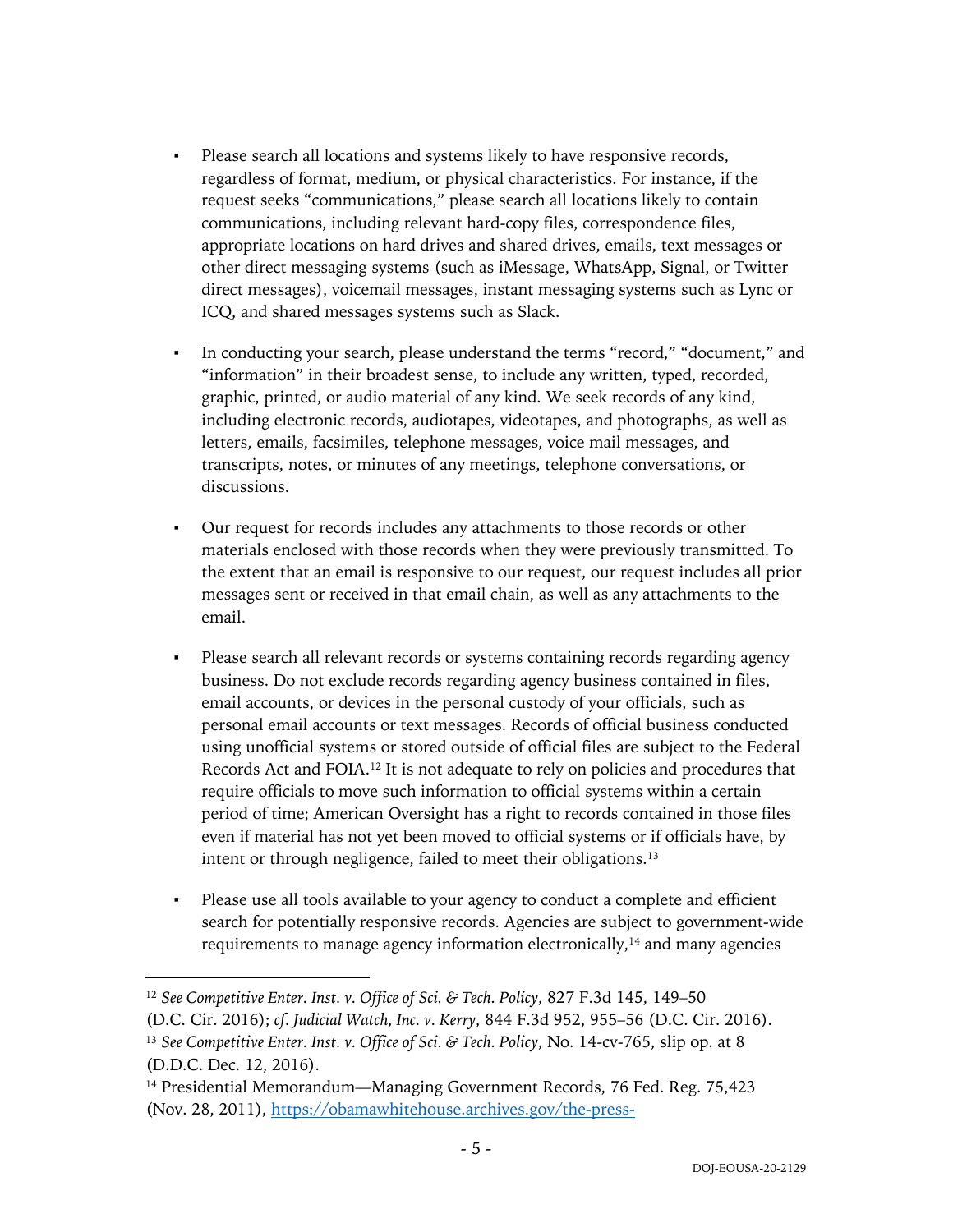have adopted the National Archives and Records Administration (NARA) Capstone program, or similar policies. These systems provide options for searching emails and other electronic records in a manner that is reasonably likely to be more complete than just searching individual custodian files. For example, a custodian may have deleted a responsive email from his or her email program, but your agency's archiving tools may capture that email under Capstone. At the same time, custodian searches are still necessary; agencies may not have direct access to files stored in .PST files, outside of network drives, in paper format, or in personal email accounts.

- In the event some portions of the requested records are properly exempt from disclosure, please disclose any reasonably segregable non-exempt portions of the requested records. If a request is denied in whole, please state specifically why it is not reasonable to segregate portions of the record for release.
- Please take appropriate steps to ensure that records responsive to this request are not deleted by the agency before the completion of processing for this request. If records potentially responsive to this request are likely to be located on systems where they are subject to potential deletion, including on a scheduled basis, please take steps to prevent that deletion, including, as appropriate, by instituting a litigation hold on those records.

#### **Conclusion**

If you have any questions regarding how to construe this request for records or believe that further discussions regarding search and processing would facilitate a more efficient production of records of interest to American Oversight, please do not hesitate to contact American Oversight to discuss this request. American Oversight welcomes an opportunity to discuss its request with you before you undertake your search or incur search or duplication costs. By working together at the outset, American Oversight and your agency can decrease the likelihood of costly and time-consuming litigation in the future.

Where possible, please provide responsive material in an electronic format by email. Alternatively, please provide responsive material in native format or in PDF format on a USB drive. Please send any responsive material being sent by mail to American Oversight, 1030 15th Street NW, Suite B255, Washington, DC 20005. If it will accelerate release of responsive records to American Oversight, please also provide responsive material on a rolling basis.

office/2011/11/28/presidential-memorandum-managing-government-records; Office of Mgmt. & Budget, Exec. Office of the President, Memorandum for the Heads of Executive Departments & Independent Agencies, "Managing Government Records Directive," M-12- 18 (Aug. 24, 2012), https://www.archives.gov/files/records-mgmt/m-12-18.pdf.